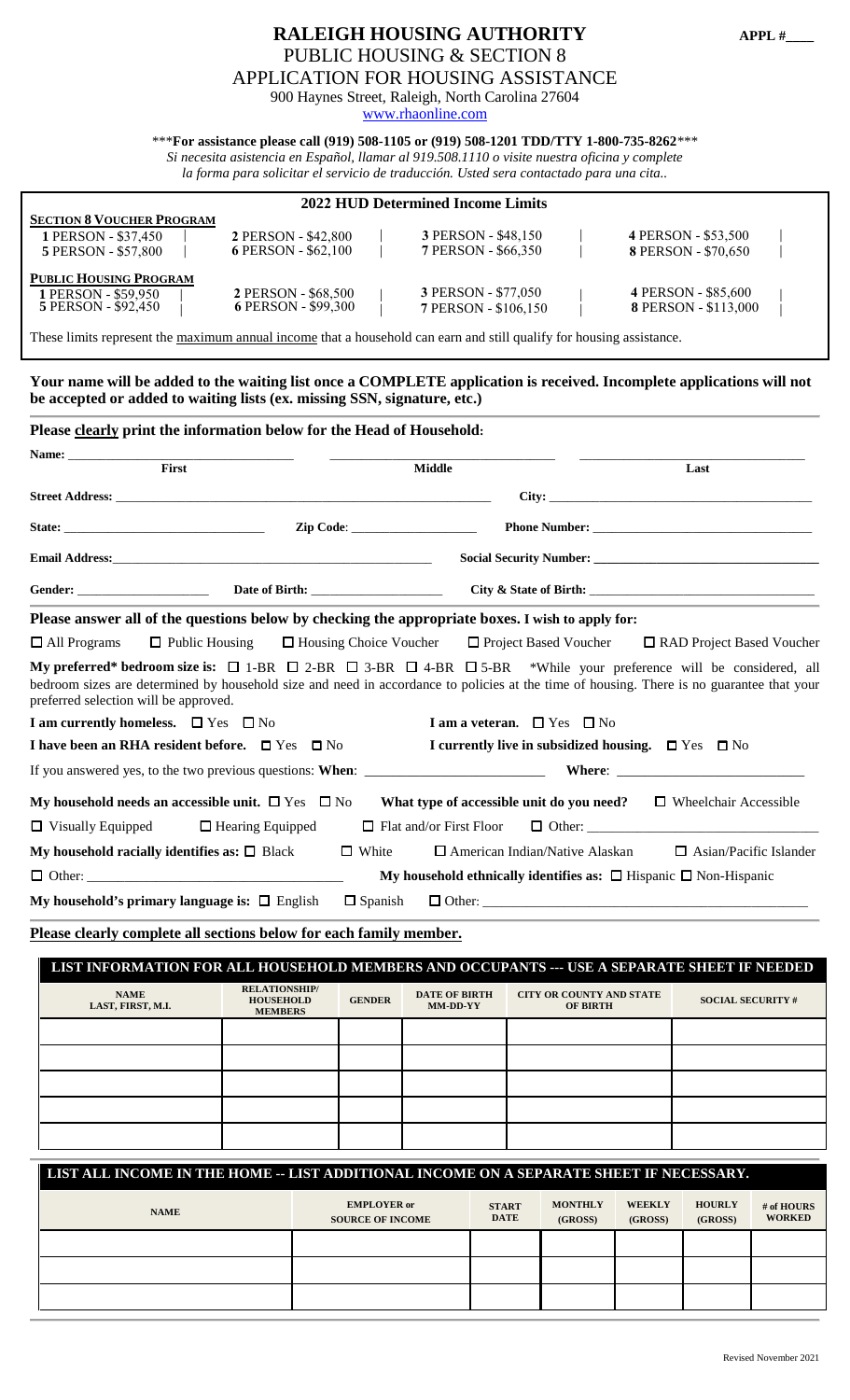**List your Landlord history or where you lived for the last two (2) years. List additional Landlords on a separate sheet if necessary.**

| Landlord #1                       | Landlord #2                                                                                                                                                                                                                        |
|-----------------------------------|------------------------------------------------------------------------------------------------------------------------------------------------------------------------------------------------------------------------------------|
|                                   |                                                                                                                                                                                                                                    |
|                                   |                                                                                                                                                                                                                                    |
|                                   |                                                                                                                                                                                                                                    |
|                                   | <b>Referring Person and/or Agency</b>                                                                                                                                                                                              |
|                                   | Did a Service Provider or Case Worker refer you to apply for Raleigh Housing Authority? $\square$ Yes $\square$ No                                                                                                                 |
|                                   |                                                                                                                                                                                                                                    |
|                                   |                                                                                                                                                                                                                                    |
|                                   | <b>WAITING LIST PREFERENCES</b>                                                                                                                                                                                                    |
|                                   | RHA programs have preferences which help determine the order applicants will be processed for housing assistance.<br>Verification of preference status will be required prior to preferences being applied to active applications. |
|                                   | Check all of the following preferences for which you may qualify:                                                                                                                                                                  |
|                                   | $\Box$ Elderly (62 years and older) – Government issued verifications such as photo ID, birth certificate, passport, etc. will be required.                                                                                        |
|                                   | $\Box$ <b>Disabled</b> – Social Security Administration and/or Provider verification will be required.                                                                                                                             |
| □<br>employment will be required. | Wake County Preference – Government issued photo ID or current paystubs showing Wake County residence and/or                                                                                                                       |
|                                   | $\Box$ Ready To Rent Graduate – Verification of completion of Wake County's <i>Ready to Rent</i> program will be required.                                                                                                         |
| $\Box$                            | Working Family* – Current employment status, number of hours worked and length of employment will be required through<br>recent paystubs (2 or more) and/or employer letter on company letterhead.                                 |
|                                   |                                                                                                                                                                                                                                    |
| <b>Start Date:</b>                | Average Number of Hours Worked Per Week:                                                                                                                                                                                           |

\*To qualify for the Public Housing Working preference, families must be working at least 35 hours per week and have been employed two (2) years prior to admission.

\*To qualify for the Section 8 Voucher program working preference, families must be working at least 20 hours per week and have been employed for at least 6 months.

**Warning:** Section 1001 of the Title 18 of the United States Code states that a person is guilty of a felony for knowingly and willingly making false or fraudulent statements to any department of the United States Government.

**Privacy Act Notice:** The collection, maintenance, use and dissemination of SSNs, Employer Identification Numbers (EIN) any information derived from SSNs and EINs, and income information under this subpart shall be conducted, to the extent applicable, in compliance with the Privacy Act (5 U.S.C. 552a) and all other provision of Federal, State and Local Law.

**Violence Against Women Act (VAWA) Notification:** VAWA provides protections for victims of domestic violence, dating violence, stalking, or sexual assaults to prevent them from being denied admissions to or from losing housing solely as a result of being a victim. This protection extends to all household members listed on a housing assistance application or lease agreement. At any time it is made known to RHA that an applicant, resident or voucher recipient is a victim of domestic violence, RHA will pause to allow the victim the time needed to provide documentation/verification of the abuse.

**Right to Reasonable Accommodation:** Applicants and assisted families have the right to request reasonable accommodations. Please notify staff if you or anyone in your family is a person with disabilities, and you require a specific accommodation in order to fully utilize our programs and services.

**Immigration Notification**: Financial assistance is contingent upon the appropriate submission and verification of documentation of citizenship or eligible immigration status. Proof of citizenship or eligible immigration status is required before an offer of housing assistance to a family. A list of acceptable submission and verification documentation is available on our website at [www.rhaonline.com.](http://www.rhaonline.com/)

**Criminal Background Checks:** A criminal background check *is* conducted on all adult household members.Certain criminal convictions may be disqualifying, such as but not limited to: sex offenses or violent and/or drug manufacturing and distributing related convictions. At the discretion of the RHA, on a case-by-case basis, a tenant's past criminal behavior may not necessarily bar him/her from the program. RHA may, in its discretion, take into consideration a variety of potential extenuating circumstances including but not limited to: whether violence was involved, whether a pattern of drug use or sales is evidenced by the record, whether an applicant has gone through a recovery program, the disposition of a case, time elapsed since the criminal act, etc. The final determination may prevent the family from receiving rental assistance.

I certify all information and answers provided are true and complete to the best of my knowledge. I consent to the release of necessary information in order to verify my answers and to determine my eligibility. I further understand that knowingly providing false statements or information is punishable by law and grounds for denial from all RHA programs and/or termination of tenancy after occupancy.

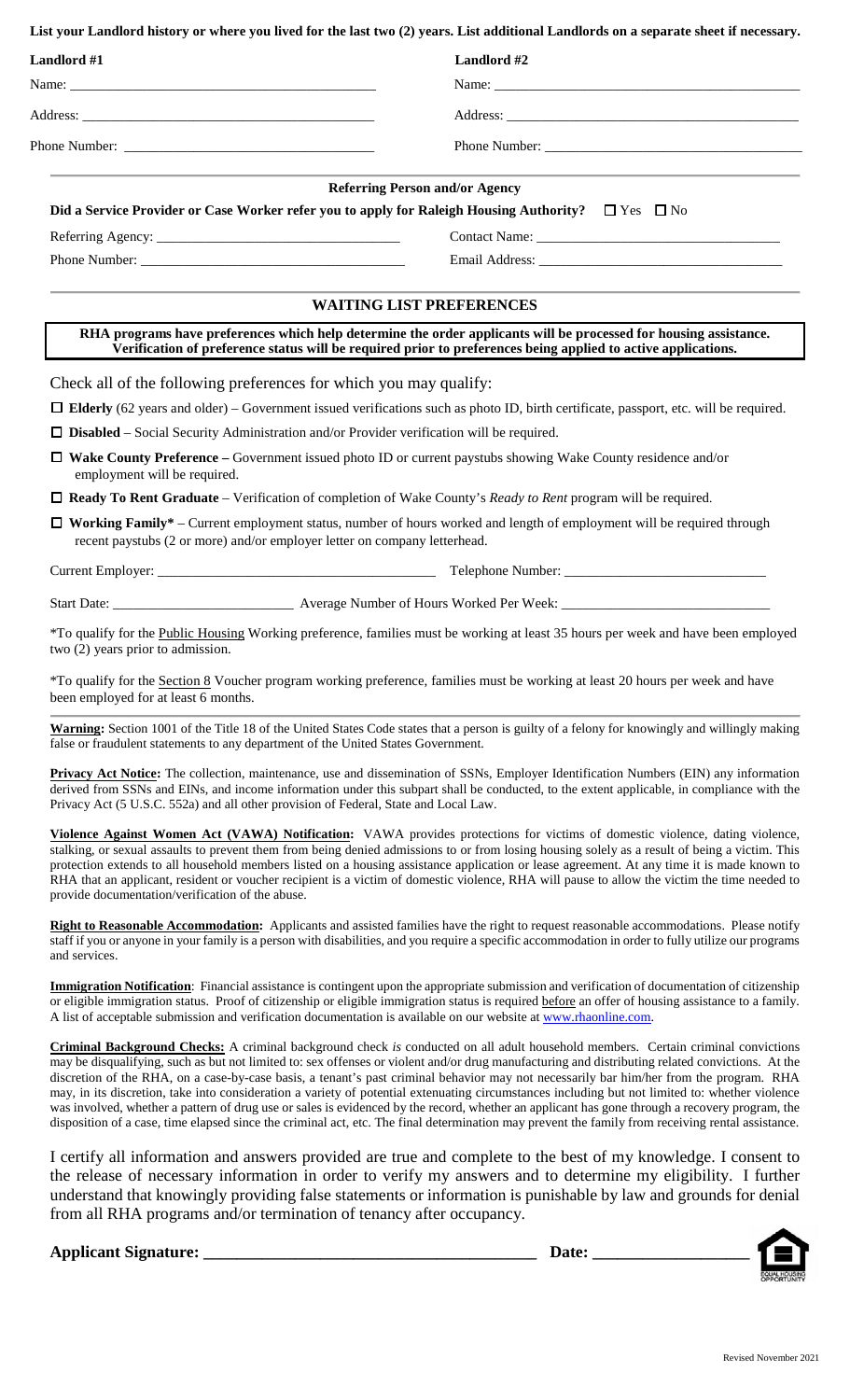# **GENERAL INFORMATION**

## \*PLEASE KEEP THIS PAGE\*

The Raleigh Housing Authority website, [www.rhaonline.com,](http://www.rhaonline.com/) provides additional information on RHA programs and policies. For [Section 8 questions and concern](mailto:housinginfo@rhaonline.com)s, please contact the Leased Housing department at (919) 508-1105 or housinginfo@rhaonline.com. For public housing questions and concerns, please contact the Housing Management department at (919) 508-1201 or [info@rhaonline.com.](mailto:info@rhaonline.com)

Applications are available at RHA offices and on our website. Applicants may apply to be on any or all of the waiting lists at any time using the appropriate application form. RHA manages each waiting list separately and any status change to an application on one waiting list has no effect on the applicant's information or position on any of the other waiting lists.

The waiting list time for Section 8 is approximately 3 to 7 years depending on voucher availability. The waiting list time for Public Housing is approximately 2 to 5 years depending on unit availability.

#### **BE SURE TO KEEP YOUR CONTACT INFORMATION UP TO DATE**

Applicants will be sent letters to the address provided on this application. Applicants are responsible to provide current and accurate contact information at all times. Applicants who experience a change of contact information or household must provide an update directly to RHA by completing an applicant Change of Status form for each housing program to which you applied. Changes will be made once a completed applicant Change of Status form is received by RHA. Change of Status Forms should be submitted to the main office at 900 Haynes Street, Raleigh, NC 27604. Additionally, forms may be downloaded from the RHA website or picked up in the Leased Housing or main lobby. RHA uses the US Postal Service for the delivery of written correspondence, however RHA is not responsible for the delivery of the mail. Applicants whose mail is returned to RHA as "Undeliverable" or otherwise fail to respond will be withdrawn from the waiting list.

#### **SECTION 8 VOUCHER BASICS**

Section 8 is a HUD-subsidized rental assistance program for very low-income families, also referred to as the "Voucher Program" or "HAP" (Housing Assistance Payment Program). Section 8 is a program that enables you to secure housing in the private market.

- RHA currently has waiting lists for two types of vouchers, Housing Choice Vouchers (HCV) and Project Based Vouchers (PBV).
- Housing Choice Vouchers issue subsidy to the applicant household. This means that the assistance can be moved around to different locations, including different counties and states.
- Application will be placed on the waiting list by DATE and TIME of application and any PREFERENCES.
- A voucher is issued allowing a qualified family to search for affordable housing within program requirements, policies, and regulations.
- A criminal background check is conducted on every adult member of an applicant's household at the time a voucher becomes available.
- RHA estimates the waiting list for Section 8 to be **approximately 3-7 years** from date of application.

#### **PROJECT BASED VOUCHERS**

RHA has started issuing project based Section 8 vouchers which differ from the housing choice vouchers.

- Project Based Vouchers issue subsidy to a *specific address* and can only be used at that particular location.
- PBVs cannot be transferred to other locations. PBV residents may be able to receive a HCV in order to move if certain criteria are met.
- Applying for a project based voucher means that you may be matched with properties owned by private property owners who have a current agreement with RHA.
- Applying for a RAD project based voucher means that you may be matched to a unit at Valleybrook, Terrace Park, Meadow Ridge or Berkshire Village communities.

#### **PUBLIC HOUSING BASICS**

Public Housing is a subsidized rental assistance program for low to moderate income renters where housing is owned and managed by RHA.

- Application will be placed on a waiting list determined by DATE and TIME of application, BEDROOM SIZE and supported PREFERENCE.
- Qualified applicants are paired with a unit that meets their needs at the time their name reaches the top of the waiting list. RHA is not able to predict which community will have space available at the time of assignment.
- Applicants are *not* able to choose the community in which they prefer to be housed.
- A criminal background and credit check is conducted on every adult member of an applicant's household at the time the application is screened for eligibility.
- RHA estimates the waiting list for Public Housing to be **approximately 2-5 years** from date of application.
- By applying for Public Housing, you are applying for housing in the following communities: Kentwood, The Oaks, Mayview, Heritage Park, Birchwood, Eastwood Court, Stonecrest, Glenwood Towers and Carriage House.
- Public Housing communities contain a variety of bedroom sizes and unit styles.
- Elderly and near-elderly households may be assigned to senior living high-rise communities.
- All RHA public housing is smoke-free and the use of tobacco and other lit inhalants in prohibited.

#### **INCENTIVE PUBLIC HOUSING**

Revised November 2021 RHA supports initiatives that reward and encourage the working families of public housing. For this reason, RHA offers incentive public housing at four of its properties. The incentive public housing program resident are held to higher standards